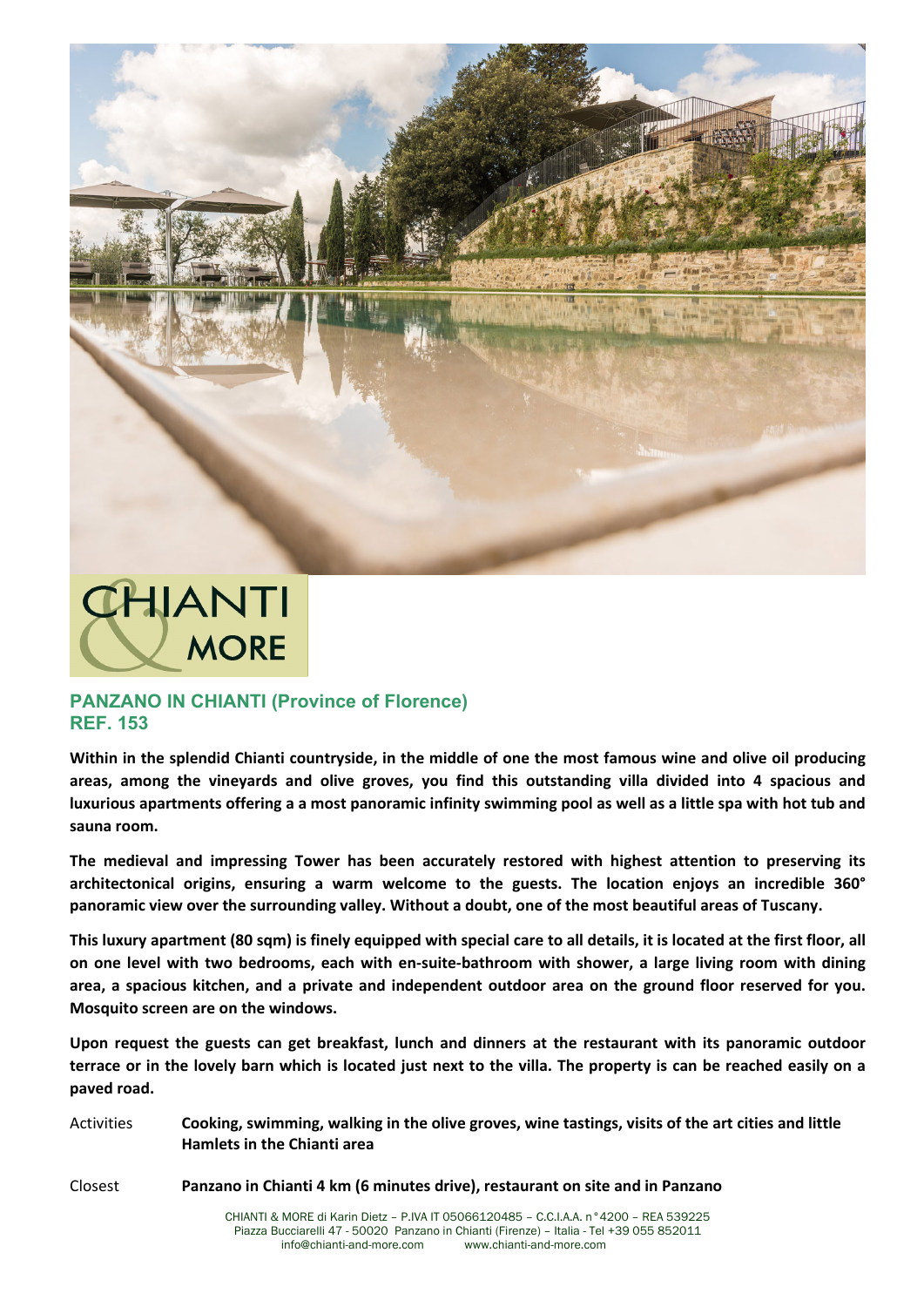| town               |                                                                                                                                                                                                                  |
|--------------------|------------------------------------------------------------------------------------------------------------------------------------------------------------------------------------------------------------------|
| <b>Distances</b>   | Greve in Chianti 10 km, Golf course Ugolino 24 km, Florence 35 km, Siena 45 km, Airport<br><b>Florence 1 hour</b>                                                                                                |
| Sleeps max.        | max 4 persons                                                                                                                                                                                                    |
| Villa              | <b>Apartment 3</b><br><b>First Floor</b><br>Kitchen-Dining and Lounge area:                                                                                                                                      |
|                    | Fully equipped kitchen, induction stove with 6 rings, dining table with 4 chairs, living area with<br>sofa, 2 armchairs, and TV.<br><b>Bedroom 1</b>                                                             |
|                    | Double size bed, wardrobe, ensuite bathroom with shower.<br><b>Bedroom 2</b>                                                                                                                                     |
|                    | Double size bed, wardrobe, ensuite bathroom with shower                                                                                                                                                          |
| Garden             | Private garden to this apartment with outdoor dining area and sunbeds<br>Spacious and meticulously kept, relaxing ambience                                                                                       |
| Terrace            | Several terraces and patios with outdoor dining areas                                                                                                                                                            |
| Pool               | 12 x 6 m, chlorine, elegantly furnished pool area                                                                                                                                                                |
| Spa                | <b>Wellness Centre with Sauna and hot tub (jacuzzi)</b>                                                                                                                                                          |
| <b>Views</b>       | Stunning view onto the Chianti hills with vineyards and olive groves                                                                                                                                             |
| Location           | <b>Private and panoramic</b>                                                                                                                                                                                     |
| Pets               | 2 small pets allowed, please advise                                                                                                                                                                              |
| Parking lot        | Yes, spacious                                                                                                                                                                                                    |
| Kitchen            | High quality items: Induction hobs, electric oven, refrigerator, dishwasher, fine glasses, cutlery,                                                                                                              |
| equipment<br>Air   | dishes etc., electric tea kettle, microwave, filter coffee maker, toaster, washing machine, dryer<br>Yes, also screens at the windows                                                                            |
| Conditioning       |                                                                                                                                                                                                                  |
| TV                 | Yes (satellite) and MP3 player                                                                                                                                                                                   |
| Internet           | Wifi, all over the property                                                                                                                                                                                      |
| Safe               | Yes, also alarm system                                                                                                                                                                                           |
| Washing<br>machine | Laundry room with washer and dryer                                                                                                                                                                               |
| Weekly<br>rates    | 30 April 2022 to 28 May 2022 Euro 2265.-                                                                                                                                                                         |
| Inclusive          | Final cleaning; house, garden and pool maintenance;                                                                                                                                                              |
|                    | Utilities: water, gas during the summer months and electricity up to a total of 400 Kw per week;<br>midweek change of bath and kitchen towels (for stays up to 7 nights);                                        |
|                    | 1 complete cleaning with weekly change of sheets and towels (for stays over 7 nights);<br>Welcome basket with basic products (oil, pasta, wine, butter, bread, detergents, soaps, etc.);                         |
|                    | use of the spa (sauna and hot tub),                                                                                                                                                                              |
|                    | Baby bed, High chair, Bicycles (4)                                                                                                                                                                               |
| Exclusive          | Extra cleaning (15.00€ per hour);                                                                                                                                                                                |
| and payable        | Extra bed linen change (35.00€ per bed);                                                                                                                                                                         |
| on the spot        | First shopping service Euro 30 .-                                                                                                                                                                                |
|                    | Heating on consumption; (electricity 0,30 Euro each kw and gas Euro 4,50 each metre cube)                                                                                                                        |
|                    | Chef and waiter; breakfast, lunch and dinner in the villa (on request you can choose from the<br>restaurant menu, 15% discount if lunches and dinners are eaten in the restaurant);<br>cooking class on request; |
|                    | First shopping service on request;<br>Small pets are allowed (maximum 2) - extra cleaning fee                                                                                                                    |